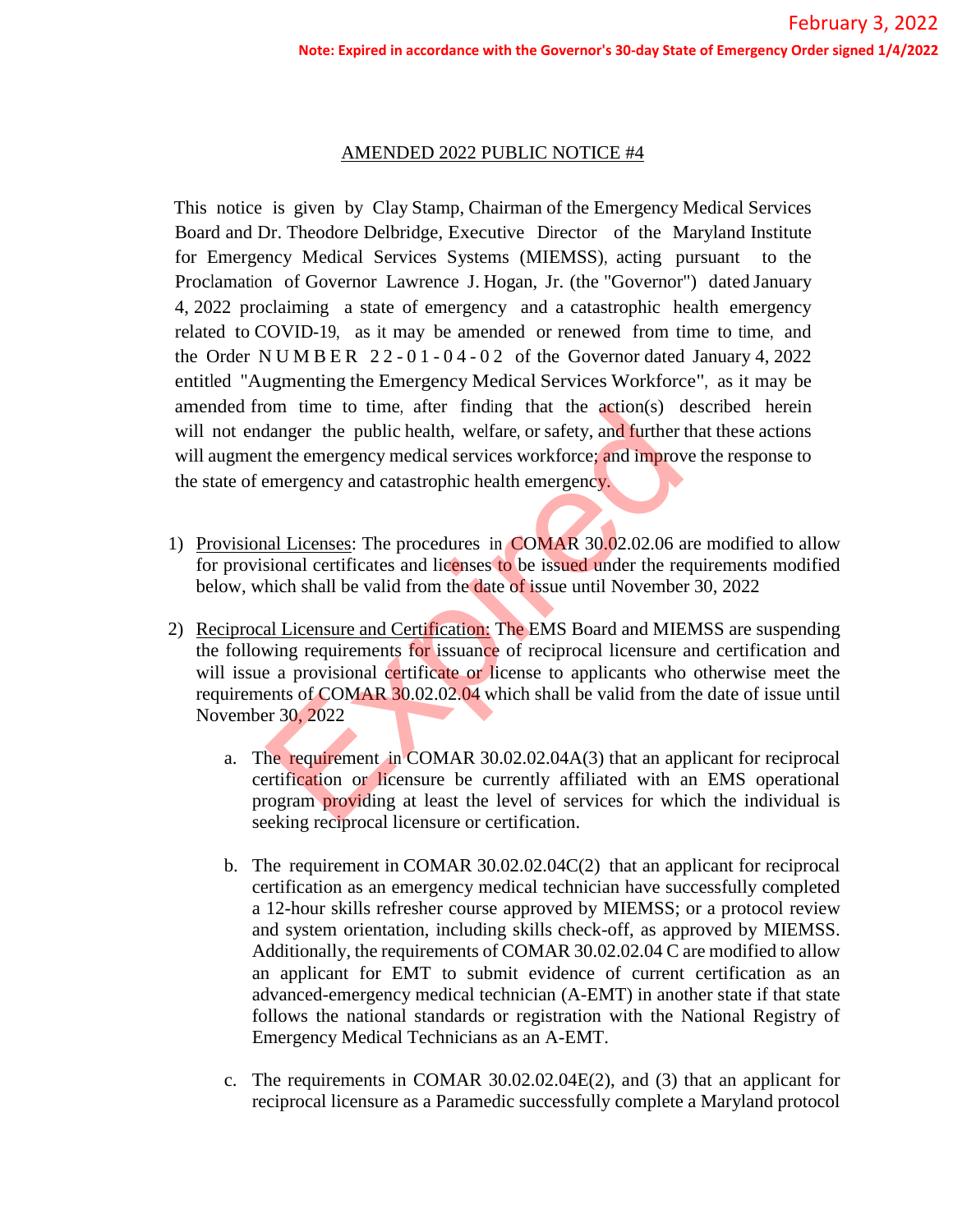review session; and pass a paramedic protocol examination approved by MIEMSS.

- d. The requirement in COMAR 30.02.02.04 A (3) that an applicant for EMD license be currently affiliated with an EMS operational program providing at least the level of services for which the individual is seeking reciprocal licensure.
- 3) Inactive Status: The EMS Board and MIEMSS are suspending the requirement in COMAR 30.02.02.08 that an individual who has been on inactive status for a period greater than 1 year, be affiliated with an EMS operational program, and attend a skills review session approved by MIEMSS, or conducted by an approved ALS training program.  $C(2)$  and  $(3)$
- 4) Reinstatement: The EMS Board and MIEMSS are suspending the requirements for reinstatement in COMAR 30.02.02.0-9 B, C, D and E and will issue a provisional certificate or license to applicants who otherwise meet the requirements of COMAR 30.02.02.09 which shall be valid from the date of issue until November 30, 2022 as follows: ment: The EMS Board and MIEMSS are suspending the<br>ment in COMAR 30.02.02.0-9 B, C, D and E and will isse or license to applicants who otherwise meet the require<br>09 which shall be valid from the date of issue until Nove<br>mer
	- a. Emergency Medical Response (EMR) Certification to individuals whose Maryland EMR certification expired within the past ten years.
	- b. Emergency Medical Technician (EMT) Certification to individuals whose Maryland EMT certification expired within the past ten years.
	- c. Cardiac Rescue Technician (CRT) Licensure to individuals whose Maryland CRT license has expired within the past five years.
	- d. Maryland Paramedic Licensure to individuals whose Paramedic license has expired within the past five years.
	- e. Emergency Medical Dispatchers (EMD) License to individuals whose Maryland EMD license expired within the past five years.
- 5) Students: The EMS Board and MIEMSS are suspending the following requirements for initial certification and licensure in COMAR 30.02.02.03 and will issue a provisional certificate or license to applicants who completed their EMS education requirements after February 1, 2021 and otherwise meet the requirements of COMAR 30.02.02.03 which shall be valid from the date of issue until November 30, 2022.
	- a. The requirements in COMAR 30.02.02.03C (2) and (3) that an applicant for initial certification as an EMR applicant has successfully completed the practical certification examination administered in conjunction with the emergency medical responder course; and has passed an emergency medical